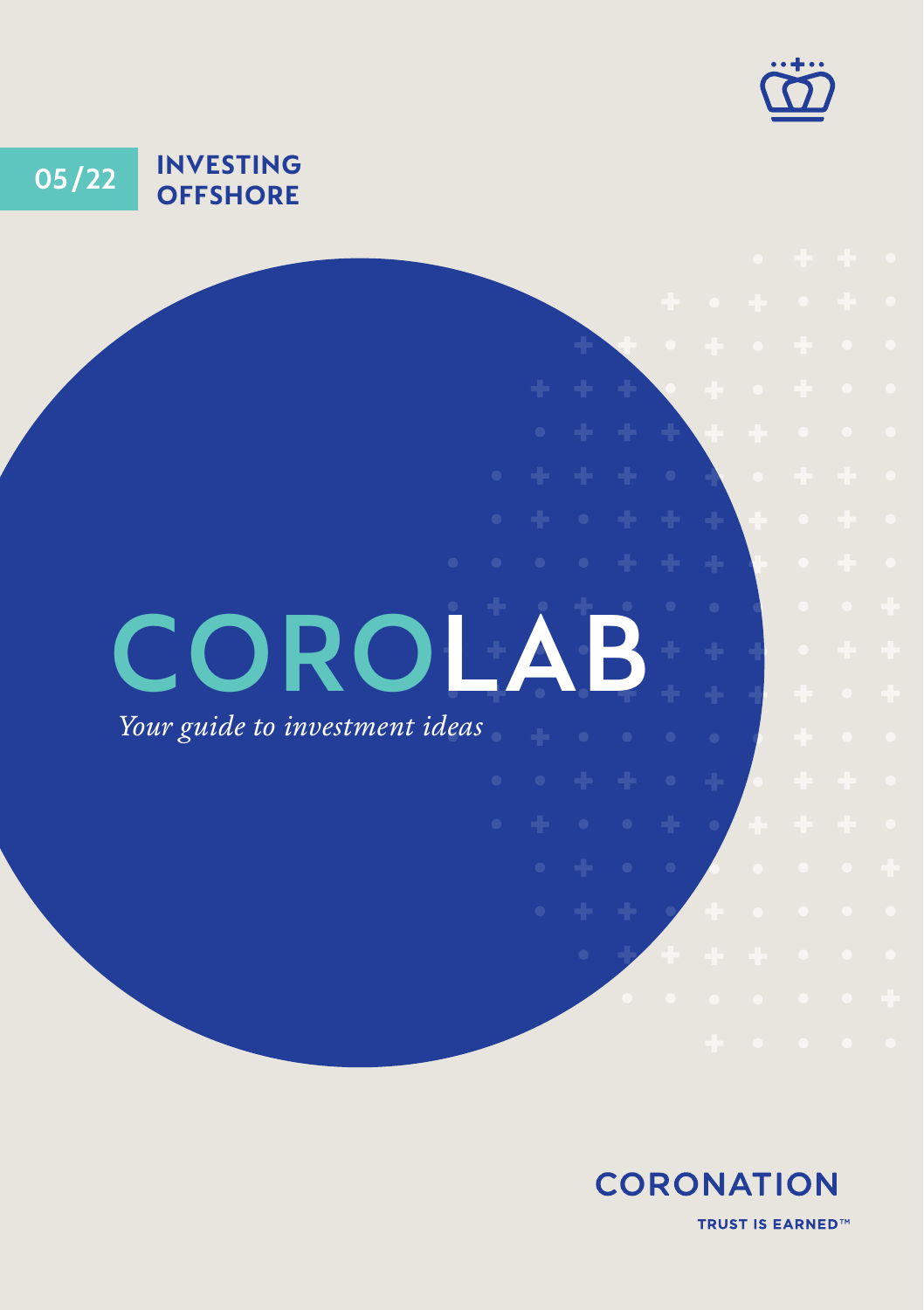# **THE CORONATION CLIENT CHARTER**

**COROLAB:** INVESTING OFFSHORE

We strive to always put clients first

We have an unwavering commitment to the long term

We focus on producing top performance over all meaningful periods

We are uncompromising about ethics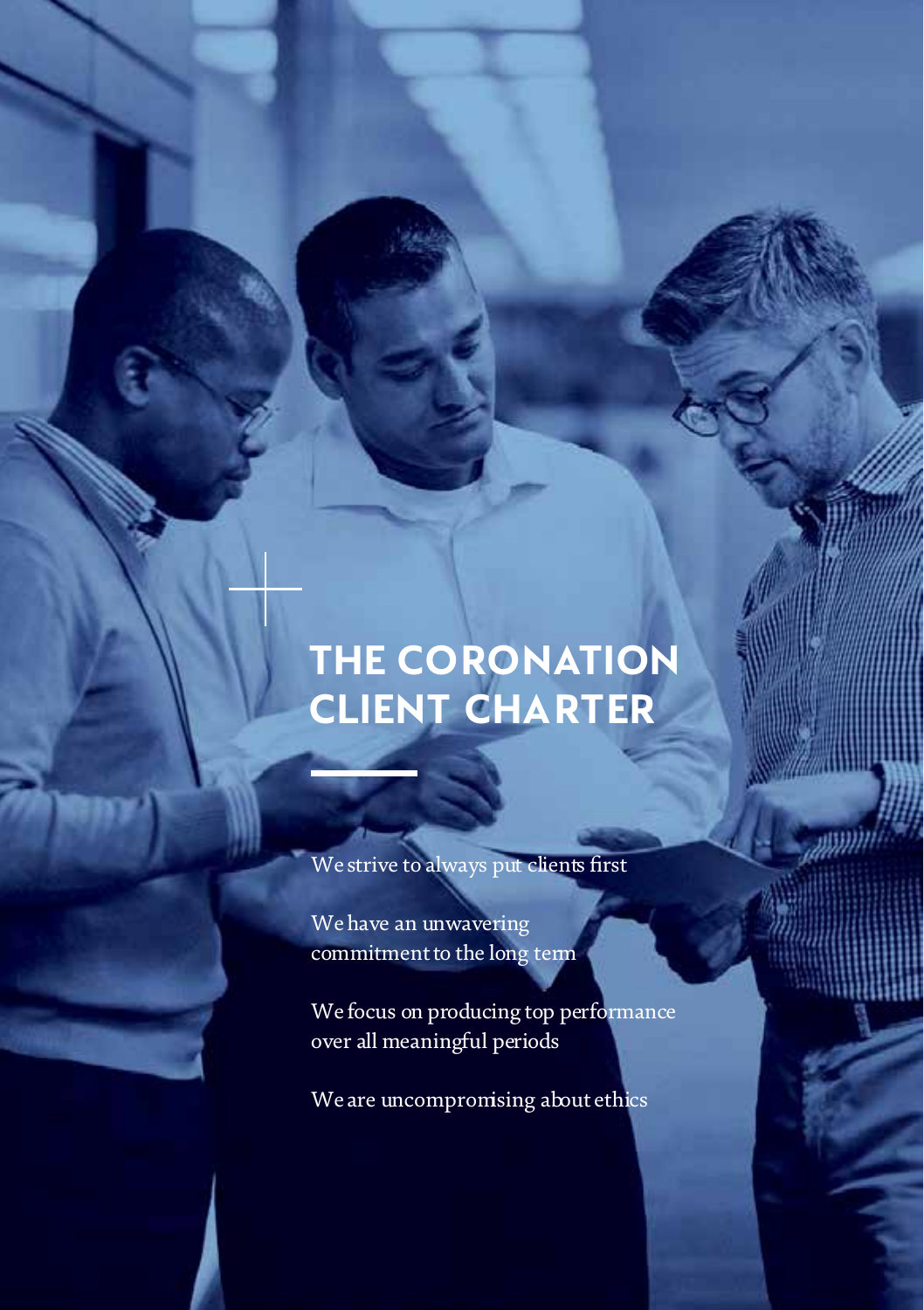

# **Look at offshore investing holistically**

Many South African investors regard investing offshore as a standalone consideration. And often, these investors are tempted to increase or decrease their international allocation based on prevailing sentiment about the economic environment, specific currency expectations or recent returns.

However, your decision to have exposure to foreign asset classes should not be done in isolation. Motivated by the quest for diversification, an offshore allocation should always form part of your overall long-term investment portfolio, with the level dependent on your personal circumstances and goals.

Furthermore, allocating to markets beyond the JSE is not about the timing. Instead, it should be driven by strategic reasons, which we unpack in this edition. We also explain how we have been investing our clients' money offshore for more than two decades and detail which of our funds are most suited to investors' specific offshore needs.

#### **WHY YOU NEED TO RESIST A SENTIMENT-DRIVEN APPROACH**

Like any investment, it is easy to succumb to the sentiment of the day, allowing it to determine the ultimate action you take, or don't take. Very often, this is a weak philosophy when you are investing towards a long-term goal.

One of the best examples of sentiment-driven investing is how South African investors react to short-term currency moves. The performance of the rand has a long history of significantly impacting how investors perceive international investments. Interest in international assets is typically low when the rand is strong but increases as the rand weakens. This becomes value-destructive when investors inadvertently replace cheap assets with expensive assets (buying low and selling high) purely based on current sentiment. It is thus important for investors to approach their level of offshore exposure with strategic, not temporary, reasons in mind.



**= IN BOTH SCENARIOS YOU END UP BUYING**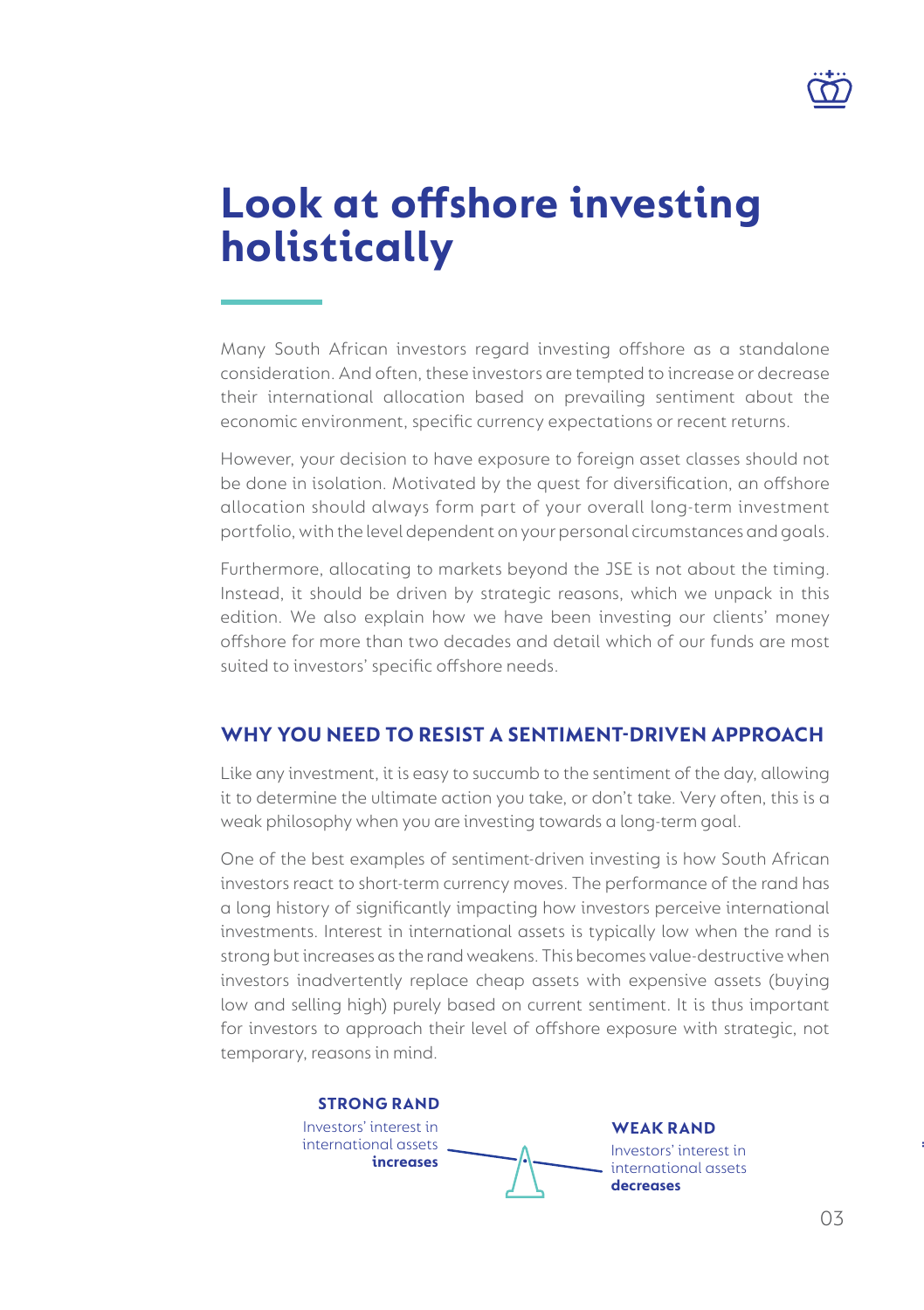# **Strategic reasons to be investing offshore**

#### **REDUCED RISK THROUGH DIVERSIFICATION**

By allocating money internationally, you reduce the level of risk associated with achieving a specific rate of expected return. This is predominantly due to the diversification benefits of adding another asset class to your overall investment portfolio that, especially when factoring in the effect of the currency, behaves differently to that of your local asset class mix.

For retirement savers, the classic recommendation is to have a minimum international allocation of 30% through the cycle. These long-term investors require an annualised return of inflation plus 4% to 5% in rand terms with which they need to buy a basket of local goods and services. **Figure 1** shows that at 0% international exposure, these investors get compensated with 1.01 units of return for every unit of risk taken. But by having international exposure of 30%, their return increases and their risk decreases, meaning that they can achieve 1.27 units of return for every unit of risk taken.

#### *Figure 1*



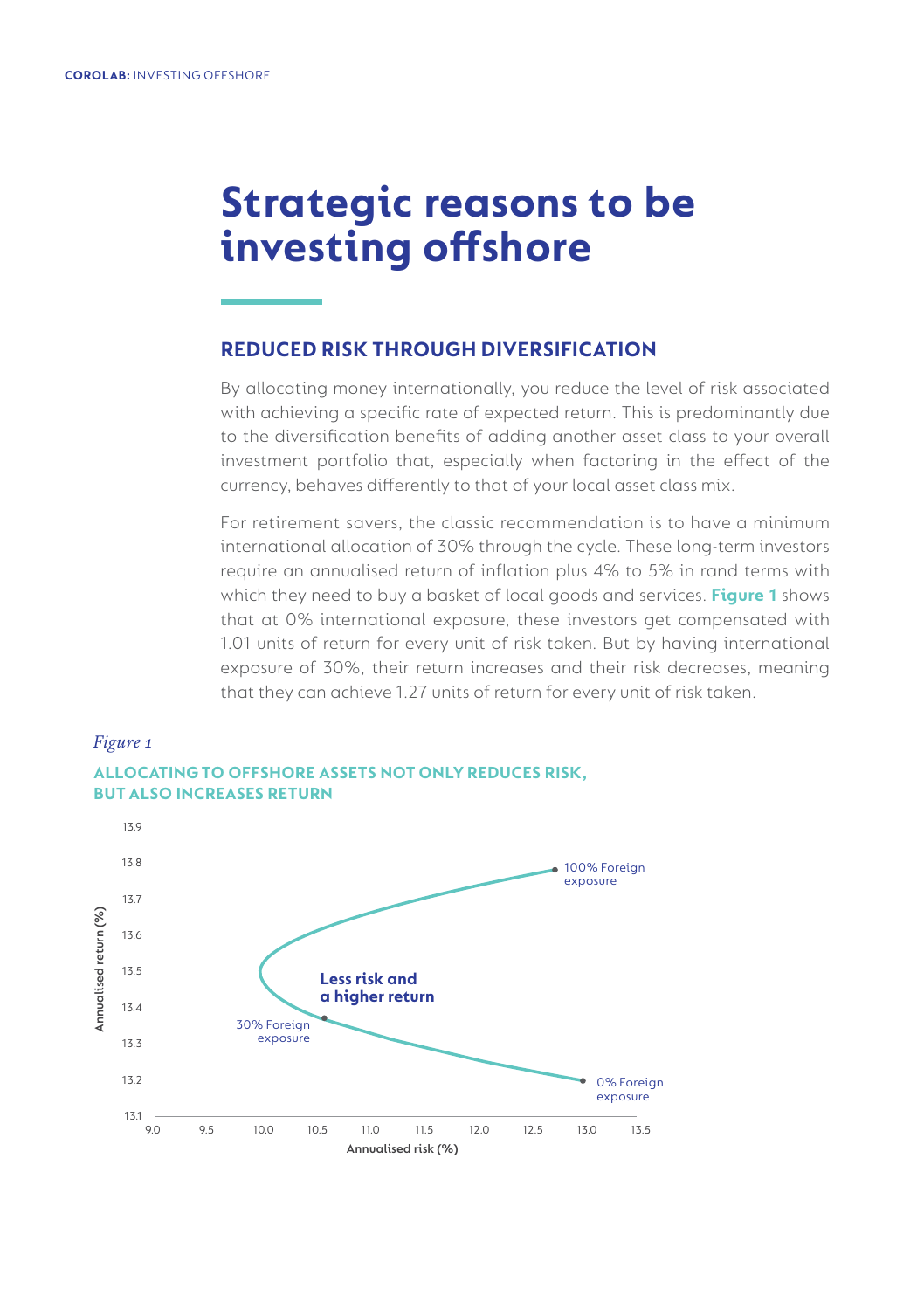

Investors who can justify a larger international allocation (more than 30%) include those who:

- spend regularly in foreign currency;
- are considered high net worth in a global context;
- need to consider offshore bequests because multiple generations live on different continents; and/or
- do not need to draw a significant domestic income from their savings.

#### **MORE OPPORTUNITIES AND ENHANCED OUTCOMES**

South African investors who restrict their universe to domestic assets not only miss out on opportunities in industries that are hardly present in the local market (e.g. information technology, biotechnology, electronics, or pharmaceuticals) but also on a much wider opportunity set within those industries (see below). By opening up your investment universe, you gain access to a more diverse opportunity set, as well as to better businesses with better earnings prospects.

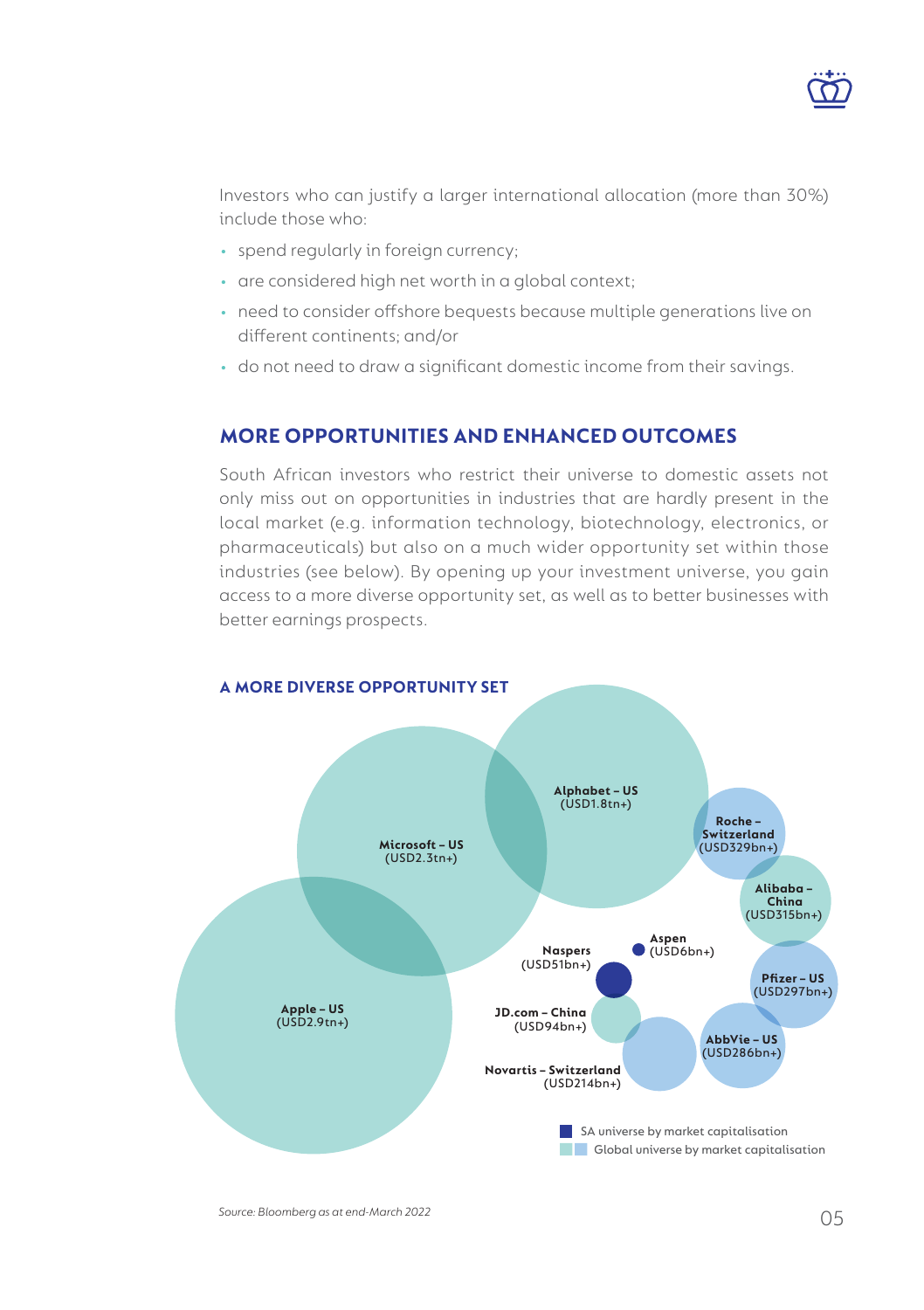Furthermore, by diversifying your investment portfolio to include international assets, you gain access to growth regions that benefit from mega-drivers, such as innovation, industrialisation, urbanisation, digital advances and growing consumerism. From **Figure 2**, it is clear that economies' ability to innovate (a critical driver of growth and prosperity) resides predominantly outside of our own borders. By adding global diversification to your portfolio, you are able to enhance your investment outcomes.

#### *Figure 2*



SA significantly less innovative than its global peers



*Bloomberg Innovation Index 2021* 

*Sources: [Bloomberg, International Labour Organization, International Monetary Fund, World Bank, Organisation for](https://www.bloomberg.com/news/articles/2020-01-18/germany-breaks-korea-s-six-year-streak-as-most-innovative-nation?sref=UBKk59ui)  [Economic Cooperation and Development, World Intellectual Property Organization, United Nations Educational, Scientific](https://www.bloomberg.com/news/articles/2020-01-18/germany-breaks-korea-s-six-year-streak-as-most-innovative-nation?sref=UBKk59ui)  [and Cultural Organization](https://www.bloomberg.com/news/articles/2020-01-18/germany-breaks-korea-s-six-year-streak-as-most-innovative-nation?sref=UBKk59ui)*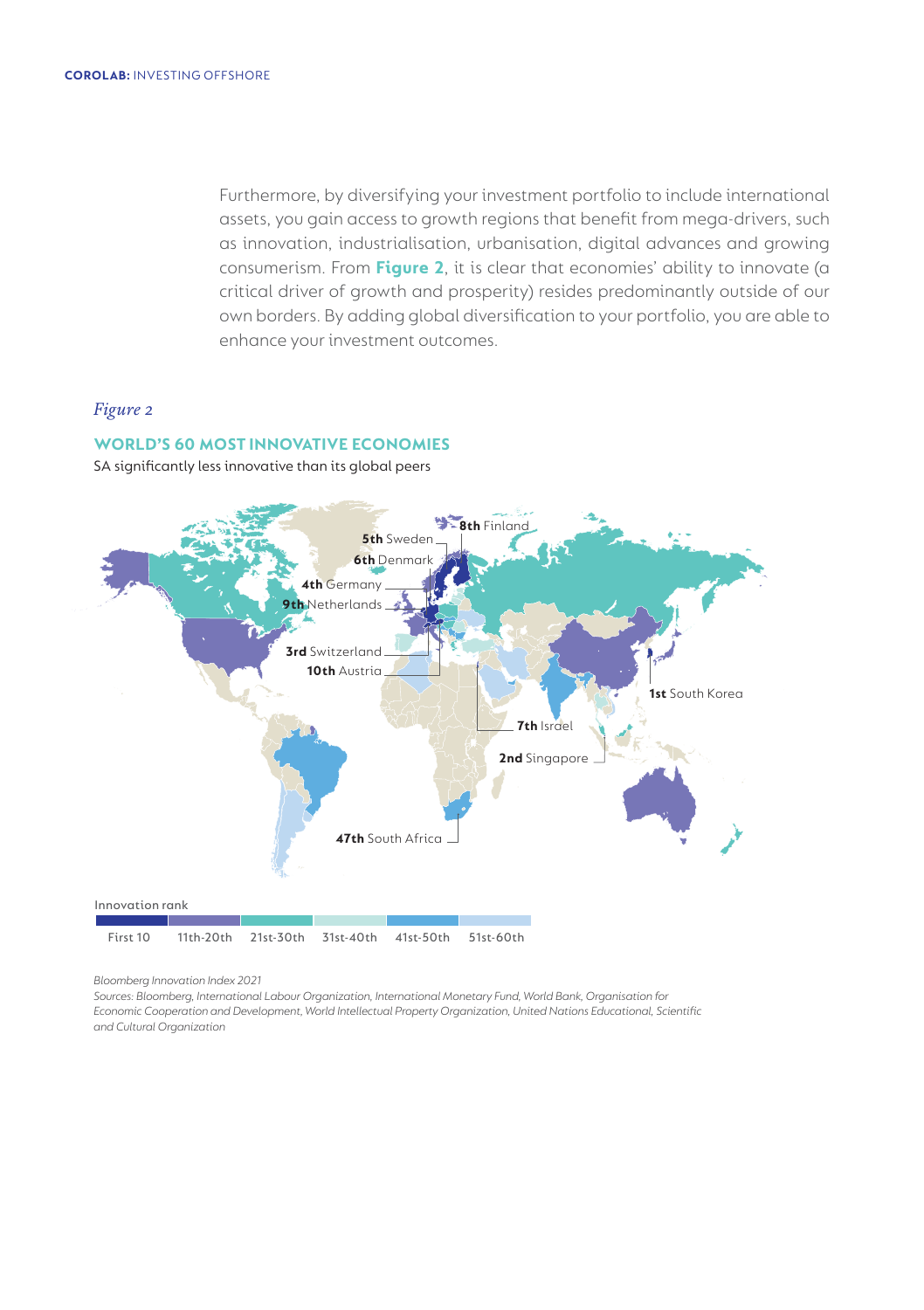

## **3. YOUR FUTURE SHOPPING BASKET MAY REQUIRE IT**

Many items in the South African consumer's shopping basket (from fuel to food to healthcare) are largely priced in foreign currencies as the inputs are either commodities (with prices struck in global markets), or heavily reliant on imported content. Having adequate international exposure acts as a hedge against the long-term change in price of this part of your future shopping basket. Episodes of currency weakness will more than likely remain a strong driver of price increases into the future. Having more than the minimum (30%) offshore exposure may also be warranted for those planning for future liabilities in hard currency. This would include expenses such as overseas travel (for leisure purposes or visiting family members living abroad) or business opportunities, investing for a next generation's education, or emigration.

#### **WHAT PORTION OF YOUR FUTURE SHOPPING BASKET IS PRICED IN FOREIGN CURRENCY?**

Everyday expenses that are influenced by currency fluctuations

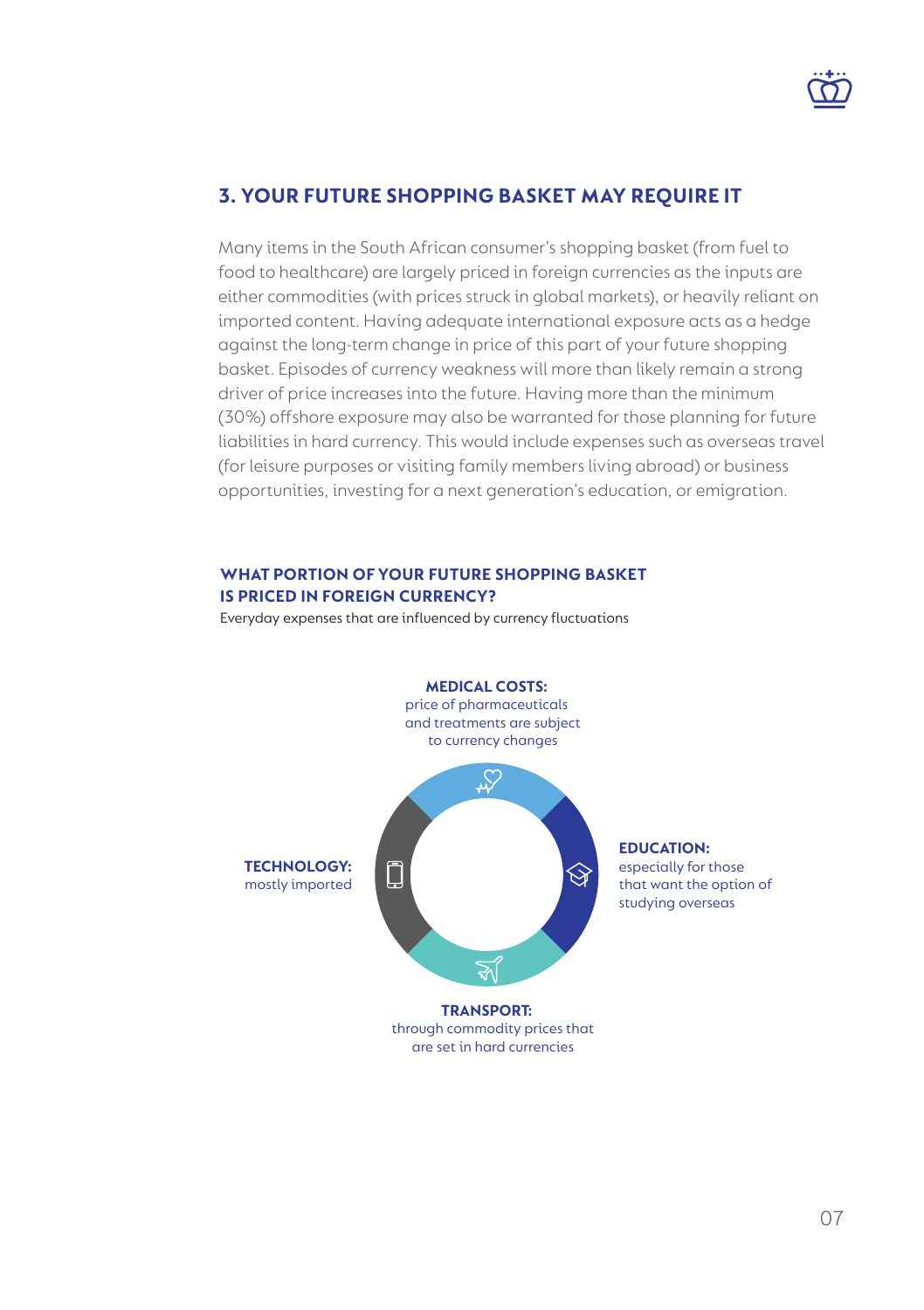# **How we invest offshore**

#### **A SINGLE LONG-TERM INVESTMENT PHILOSOPHY**

Investing is fundamentally a multi-decade endeavour in a world where markets are incredibly efficient at pricing short-term news flow, yet inefficient at pricing the long-term value of assets. Our ability to focus on a time horizon beyond five years allows us to invest in assets that we believe are trading at substantial discounts to our assessment of their underlying long-term value. This enables us to unlock that opportunity on behalf of those investors who are willing to invest with us for the time that is required.

#### **DEEP PROPRIETARY RESEARCH**

An extraordinary amount of deep research informs every position owned on our clients' behalf across all of our portfolios. We assess risks, prospects and values on a daily and weekly basis, and continue to avail ourselves of as many independent information sources and inputs as possible into our analysis process. This includes speaking to as many customers, competitors, suppliers, experts and different levels of management to understand the fundamentals of a particular company and its long-term prospects.

#### **CONSTANT INTERACTION AND INFORMATION SHARING**

We believe in a team-based approach to investing rather than relying on specialist silos where investment decisions are made in a vacuum. Our entire investment team – covering South African and global markets – constantly interacts and exchanges investment information. Our analysts and fund managers each cover a wide range of investments, across different industries and countries. They can price profit and risk across asset classes, sectors and geographies. We believe this broader perspective builds better investors, drives better debate and results in better investment decisions. Our teambased and generalist approach has contributed to the stability of our investment process.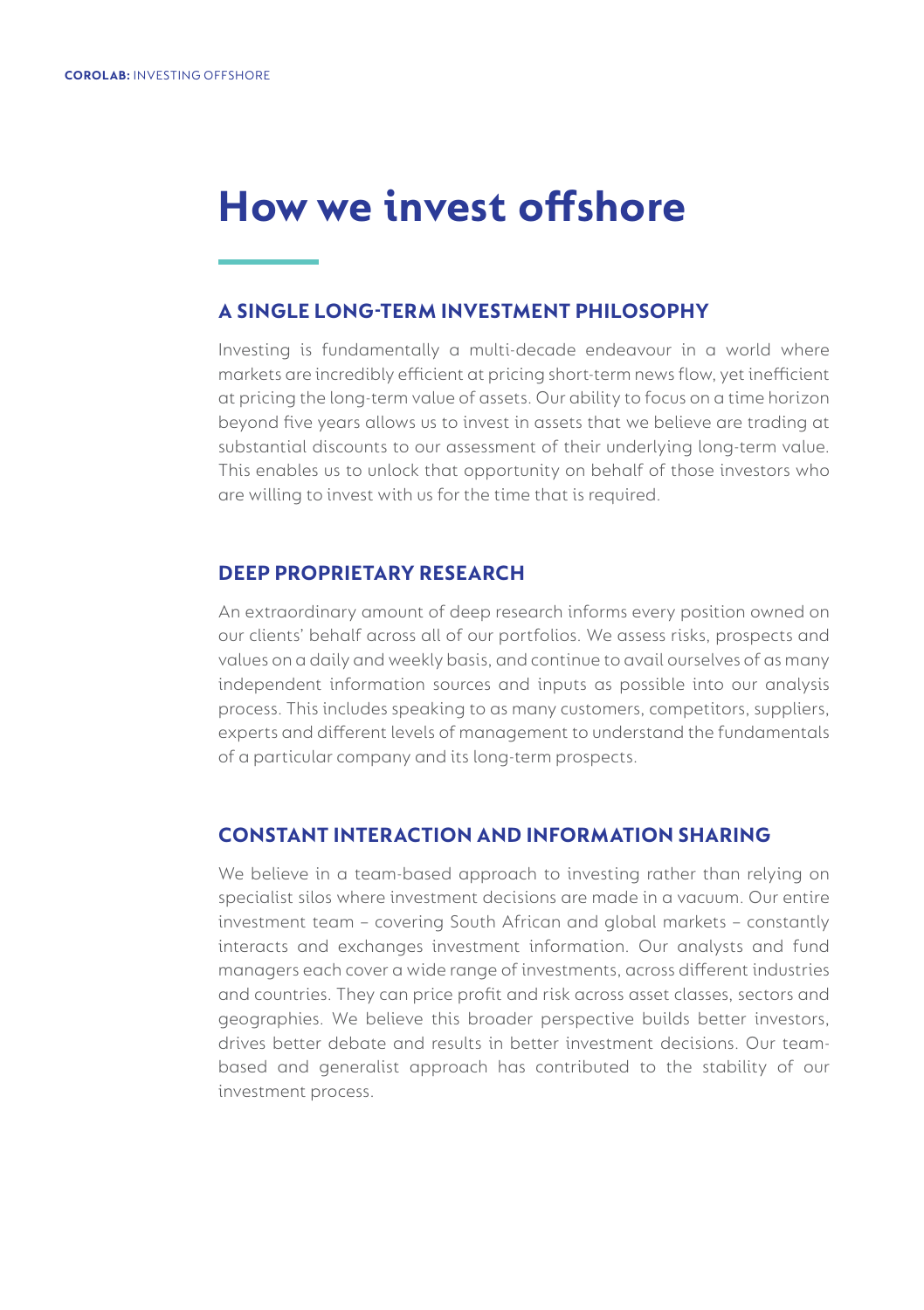

## **AN EXPERIENCED TEAM**

Based in Cape Town, our integrated global investment team is one of the only teams in the world with three former chief investment officers who have experienced all of the major financial crises of the past three decades still actively managing money. Led by CIO Karl Leinberger, the team comprises almost 70 professionals, with an average of close to 15 years in the industry and almost 11 years with Coronation\*.



*\* as at end-March 2022* **†** *SA, Global Developed, Global Emerging and Frontier Markets*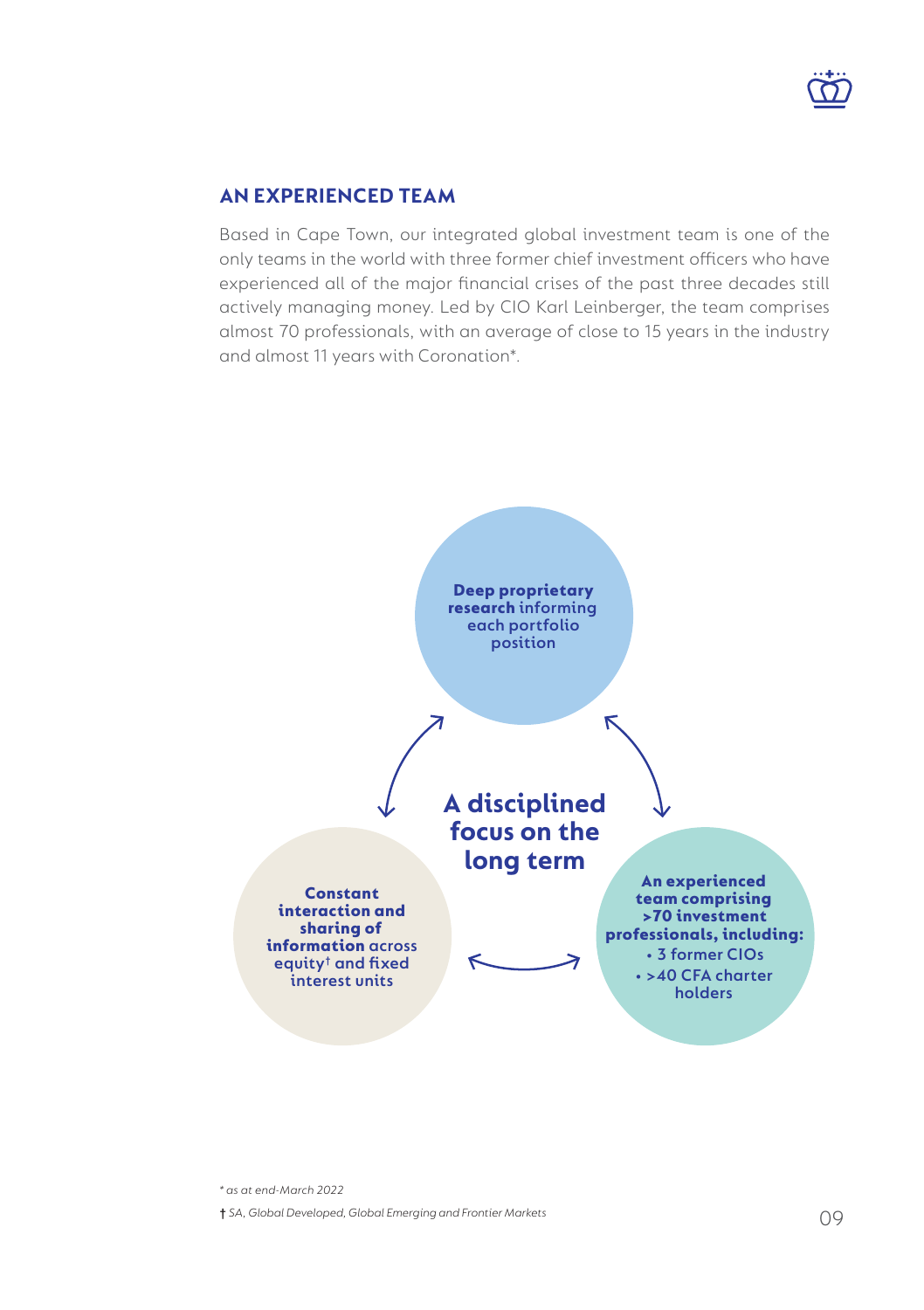## **MORE THAN TWO DECADES OF CREATING SIGNIFICANT VALUE IN GLOBAL MULTI-ASSET CLASS PORTFOLIOS**

Our proven multi-asset capabilities across global markets have generated significant value for investors over the long term, as demonstrated by the track record of the **Coronation Global Optimum Growth Fund** (**Figure 3**). The Fund is an unconstrained global portfolio that allocates to our best ideas in developed and emerging markets. Key highlights as at end March 2022 include:

- for every R1 invested in the rand-denominated feeder fund at inception, you would have R16 today compared to R3.70 needed to keep up with inflation – resulting in a four-fold increase in purchasing power over that period (or resulting in a four-fold increase in purchasing power in USD terms over that same period).
- Ranked in the first quartile of its ASISA category over 10 and 20 years, while outperforming the average competitor in this category by 98% over the last five years (Source: Morningstar).

We also offer two other international multi-asset portfolios aimed at meeting specific investor needs, each with an investment track record of more than 10 years, namely Coronation Global Managed and Coronation Global Capital Plus (**see table on page 15**). All of our international funds are available as rand feeder funds or denominated in US dollars.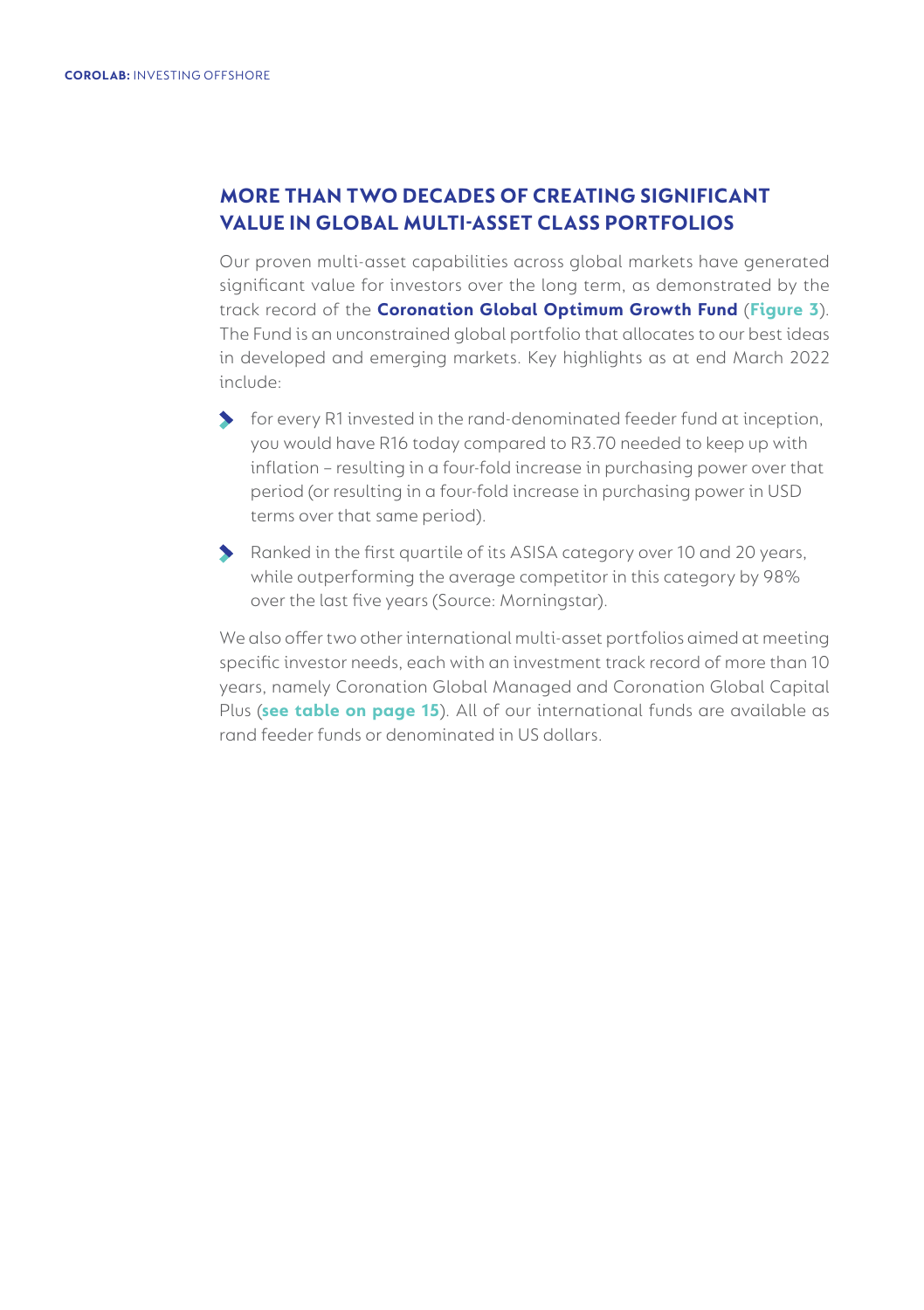## *Figure 3*

#### **SIGNIFICANT VALUE CREATION IN REAL TERMS**



[For full fund details, download the Fund's](https://www.coronation.com/en-za/personal/funds/optimum-growth/#js-overview) **comprehensive fact sheet**. *Source: Coronation and IRESS as at end-March 2022*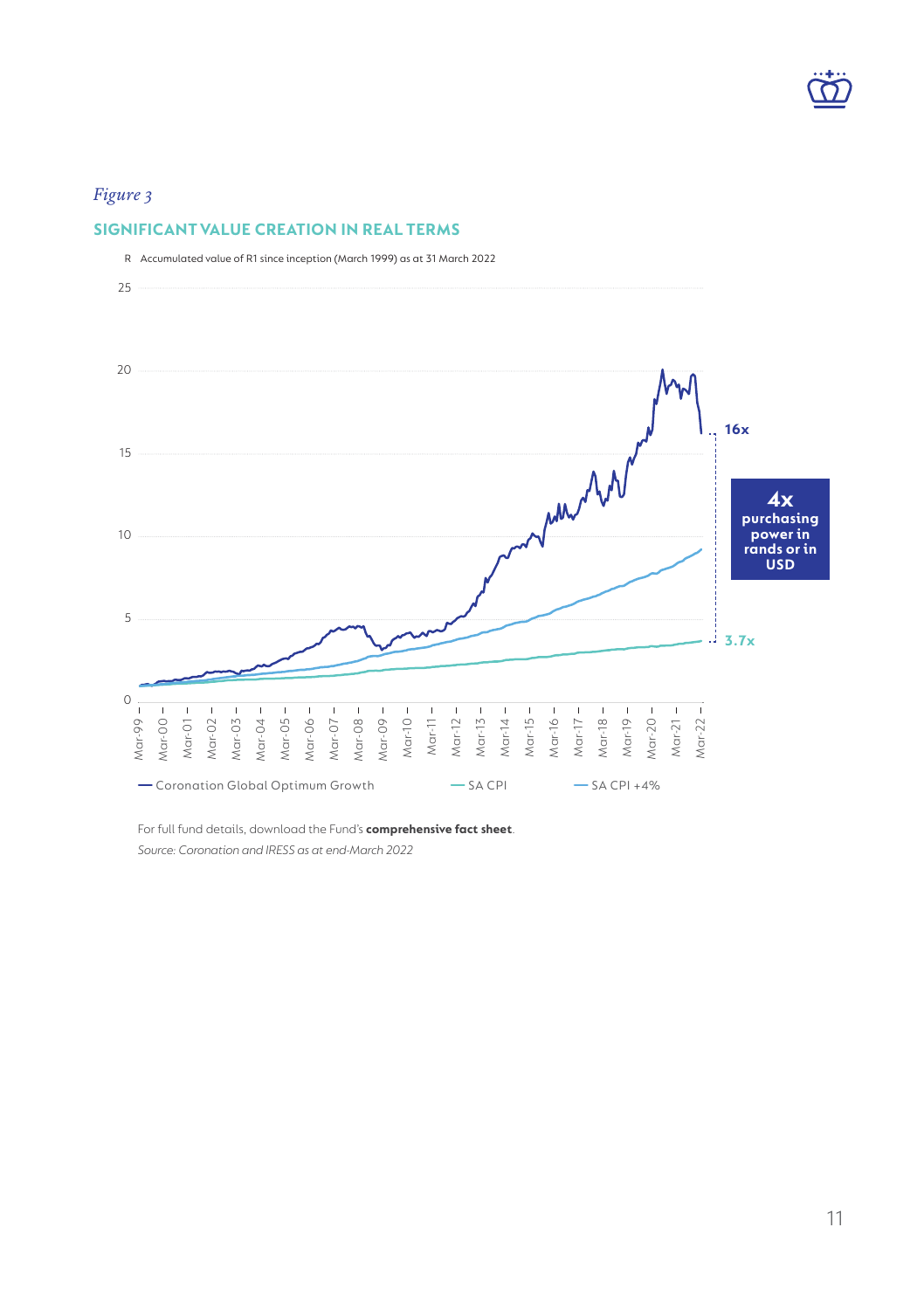## **Invest offshore with us in rands or in dollars**

Investors can gain international exposure with Coronation through different funds. We offer a range of portfolios (rand-denominated feeder or foreigndomiciled) that are invested in global markets, while most of our flagship domestic multi-asset funds already have a considerable international allocation. The following section should help guide your fund choice to achieve the level of offshore exposure that best suits your needs and goals.

#### **CHOOSING THE RIGHT FUND**

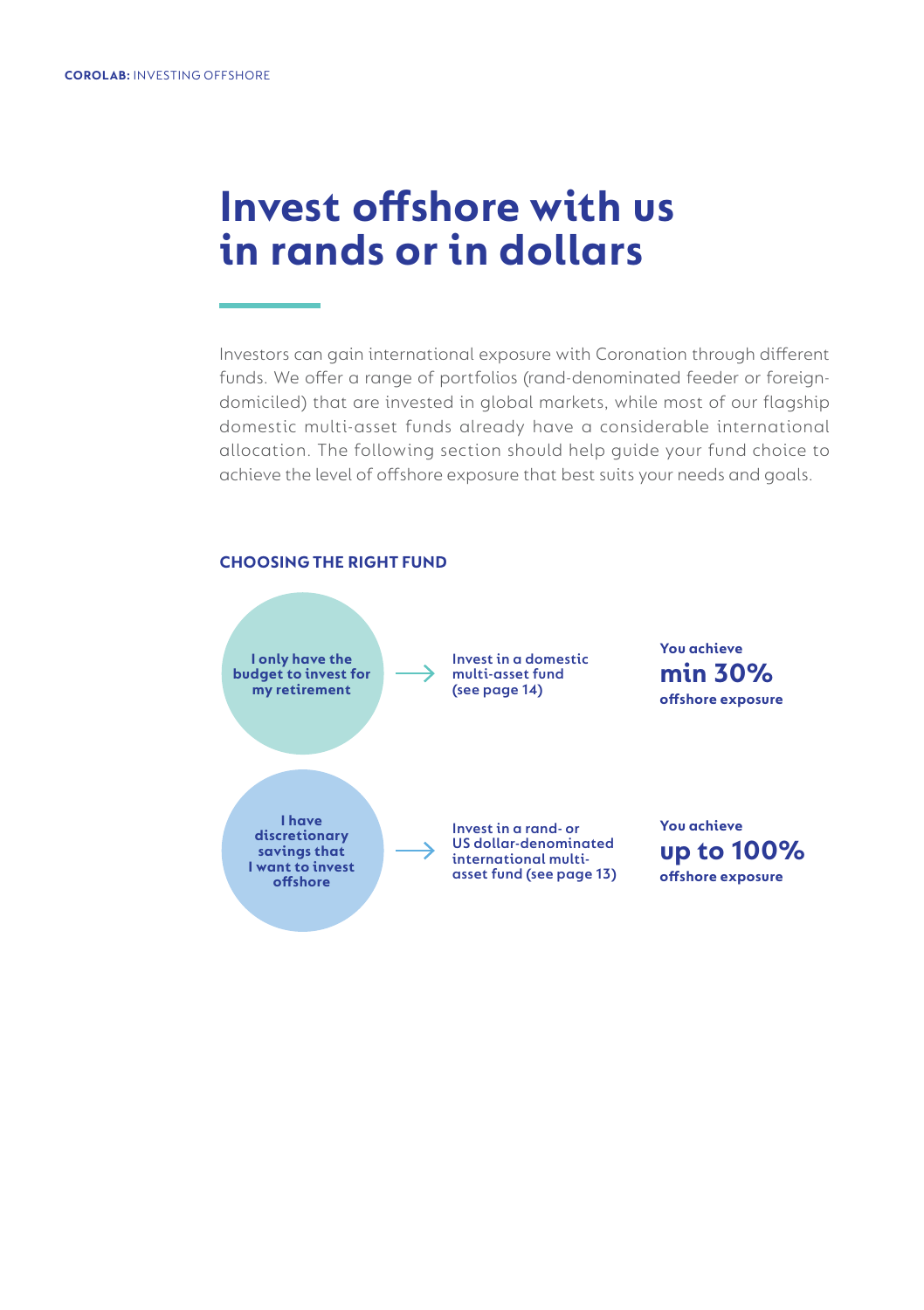

#### **INVEST IN A FUND THAT ONLY HOLDS INTERNATIONAL ASSETS**

#### **SUITABLE FOR INVESTORS WHO:**

- **do not have access to the optimal level of offshore exposure by means of their pension funds (min 30%) and want to further diversify their risk; and/or**
- **have investment horizons spanning multiple decades and/or sizeable discretionary (non-retirement) savings.**

By living, working and owning a home in South Africa, you already have significant country-specific risk, arguing for additional international exposure. Investors who require more international exposure than is achievable by way of a domestic multi-asset or worldwide flexible fund, can therefore use their non-retirement savings to invest in a fund incorporated in another country (i.e. externalising your rands), most often in the EU. In this case, the laws of the country of incorporation govern your investment. Coronation offers a range of funds incorporated in Ireland with the same underlying market exposure as our rand-denominated international funds, but with the added benefit of jurisdictional diversification. We also offer rand-denominated feeder funds that allocate all or most assets to international investments, while remaining easy to use and access, as the funds are established in South Africa. While these funds provide full economic diversification, they still operate under the laws of South Africa and therefore do not diversify jurisdictional risk (e.g. exchange controls, which limit the amount an asset manager can invest outside of SA obo clients).

#### **INVEST IN A DOLLAR-DENOMINATED INTERNATIONAL FUND INVEST IN A RAND-DENOMINATED INTERNATIONAL FUND Achieves economic AND jurisdictional diversification** When you divest, your savings will be paid back to you in USD into your **Achieves economic but NOT jurisdictional diversification** When you divest, your savings will be paid back to you in rands **Up to R1m annually without any prior approvals + A further R10m/year subject to tax clearance No limit on the amount invested + No tax clearance required**

#### **WHERE WILL YOUR MONEY BE NEEDED IN FUTURE?**

foreign-domiciled bank account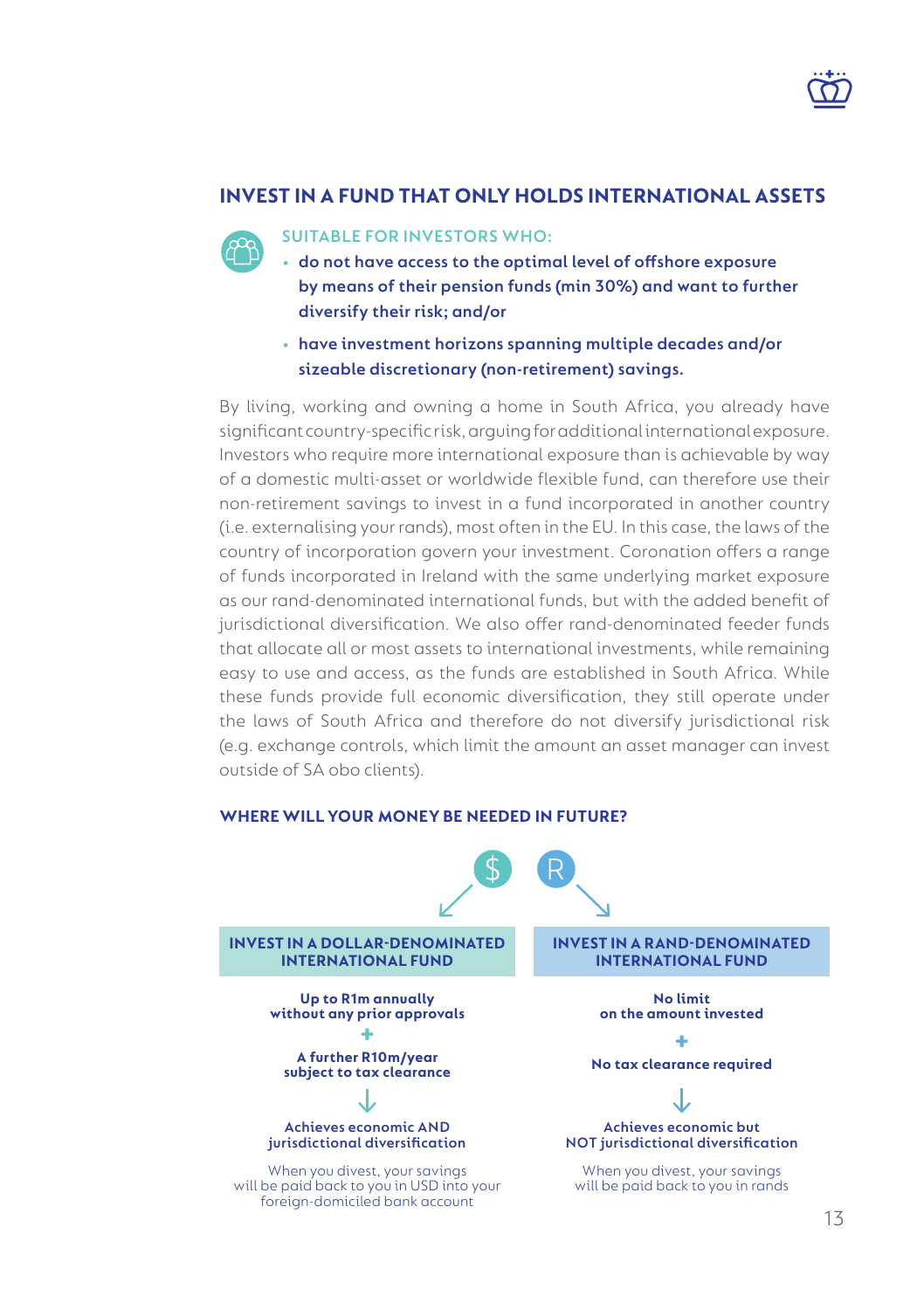## **INVEST IN A DOMESTIC MULTI-ASSET FUND**



- **SUITABLE FOR INVESTORS WHO:**
- **only have the budget to invest for retirement;**
- **• do not plan to make any other discretionary investments; and/or**
- **• have both income and growth needs.**

Pension funds that are subject to regulatory limits are currently allowed a maximum offshore allocation of 45%. This level of exposure to offshore assets may be sufficient for investors with the above-mentioned needs. Our domestic multi-asset funds (**[Coronation Market Plus](https://www.coronation.com/en-za/personal/funds/market-plus/#js-overview), [Coronation Balanced](https://www.coronation.com/en-za/personal/funds/balanced-plus/#js-overview) [Plus](https://www.coronation.com/en-za/personal/funds/balanced-plus/#js-overview), [Coronation Capital Plus](https://www.coronation.com/en-za/personal/funds/capital-plus/#js-overview)** and **[Coronation Balanced Defensive](https://www.coronation.com/en-za/personal/funds/balanced-defensive/#js-overview)**) are mandated to hold up to the maximum allowable offshore allocation on behalf of investors.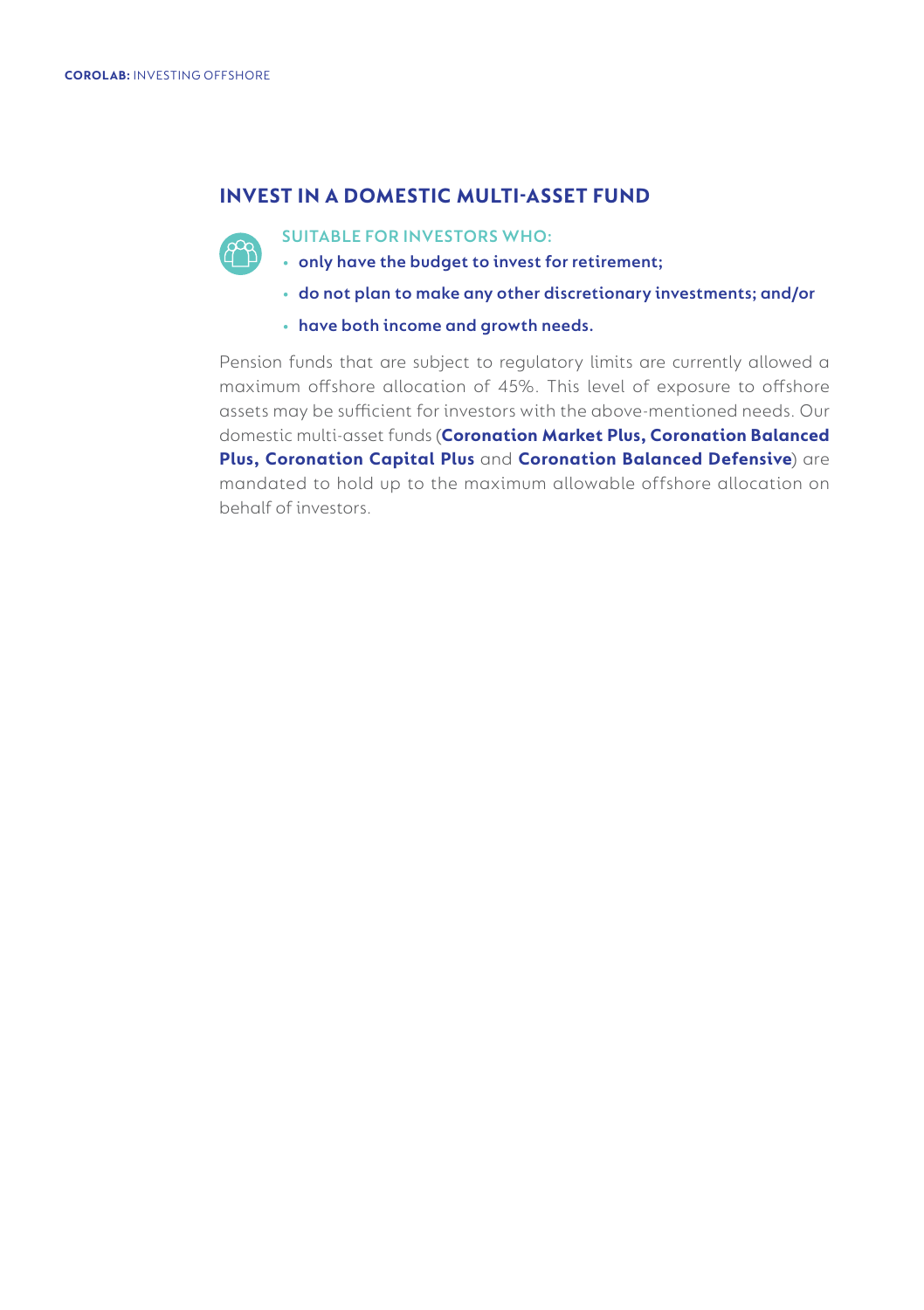

# **An established international fund range to meet your specific needs**

To give you access to the best global opportunities, we offer a range of multiasset class solutions (as per the table below) that are designed to meet specific investor needs. We also offer three equity-only portfolios in the form of the developed market-focused global equity fund (**[Coronation Global Equity](https://www.coronation.com/en-za/personal/funds/global-equity-select/#js-overview)  [Select](https://www.coronation.com/en-za/personal/funds/global-equity-select/#js-overview)**), a global equity fund of funds (**[Coronation Global Opportunities](https://www.coronation.com/en-za/personal/funds/global-opportunities-equity/#js-overview)  [Equity](https://www.coronation.com/en-za/personal/funds/global-opportunities-equity/#js-overview)**) or our global emerging markets funds (visit **[coronation.com](http://www.coronation.com)** for more details about these funds).

| $\bar{\varpi}$<br><b>FUND</b>                          | <b>Coronation Global</b><br><b>Strategic USD</b><br>Income               | <b>Coronation Global</b><br><b>Capital Plus</b>                                                       | <b>Coronation Global</b><br><b>Managed</b>                                                                                                                             | <b>Coronation Global</b><br><b>Optimum Growth</b>                                                                                                                               |
|--------------------------------------------------------|--------------------------------------------------------------------------|-------------------------------------------------------------------------------------------------------|------------------------------------------------------------------------------------------------------------------------------------------------------------------------|---------------------------------------------------------------------------------------------------------------------------------------------------------------------------------|
| 窳<br><b>DESCRIPTION</b>                                | An intelligent<br>alternative to dollar-<br>denominated bank<br>deposits | A low-risk global<br>balanced fund that<br>can invest up to half<br>of your money in<br>growth assets | A moderate fund<br>seeking to balance<br>long-term real<br>returns with the risk<br>of loss, by investing<br>in a range of listed<br>asset classes around<br>the world | An aggressive long-<br>term portfolio with<br>the ability to allocate<br>across developed and<br>emerging markets<br>(including South<br>Africa) on a totally<br>flexible basis |
| <b>RECOMMENDED</b><br><b>INVESTMENT</b><br><b>TERM</b> | $1$ year $+$                                                             | $3$ years $+$                                                                                         | $5$ years $+$                                                                                                                                                          | $10$ years +                                                                                                                                                                    |
| <b>CURRENCY</b>                                        | Available in rands or<br>US dollars                                      | Available in rands.<br>US dollars, hedged<br>dollars, hedged<br>euros or hedged<br>pounds             | Available in rands or<br>US dollars                                                                                                                                    | Available in rands or<br>US dollars.                                                                                                                                            |
| <b>INFORMATION</b>                                     | Read more about<br>this fund                                             | Read more about<br>this fund                                                                          | Read more about<br>this fund                                                                                                                                           | Read more about<br>this fund                                                                                                                                                    |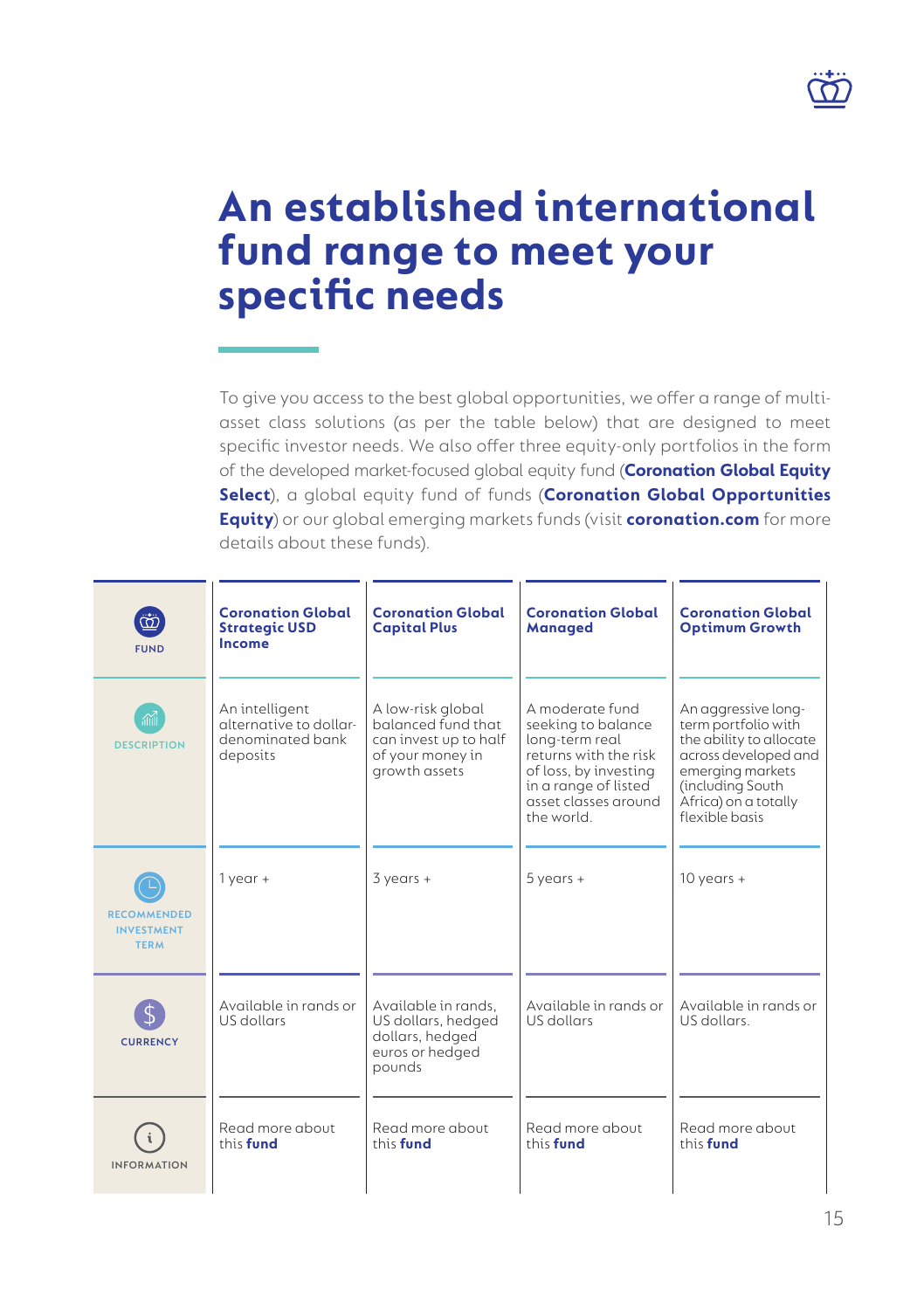# **FAQs**

#### **HOW TO ACCESS OUR INTERNATIONAL FUNDS**

Our rand-denominated international funds are available directly from Coronation, or as investment options on the product platforms of most of the prominent linked product companies in South Africa. Our foreigndomiciled funds can also be accessed directly, or through the offshore fund platforms offered by both domestic and foreign institutions including Alexander Forbes, Allan Gray, Capital International, Canaccord, Cidel, Discovery, Glacier by Sanlam, Ninety One, INN8, Momentum, and Old Mutual International.

## **HOW TO CHOOSE BETWEEN A RAND-DENOMINATED & FOREIGN CURRENCY-DENOMINATED FUND**

Our rand-denominated and foreign-domiciled international funds are invested in the same assets. The suitability of fund structure is best determined by an investor's financial and tax planning considerations. Factors such as the investor's status (natural person or trust), family needs (e.g. children on different continents) and the purpose of their investment (e.g. whether they want to draw an income) should influence this decision. Offshore investment is still subject to exchange controls set by government and administered by the South African Reserve Bank. When investors elect to invest in our foreigndomiciled international funds, they use their individual allowance of up to R11 million a year. Investors in our rand-denominated international funds utilise Coronation's foreign investment allowance, which is currently set at 40% (excl. Africa) of the household assets invested in our unit trust funds.

#### **DECIDING ON THE RIGHT CURRENCY CHOICE**

Deciding on the optimal currency allocation within a portfolio is integral to establishing the fair value of assets and optimising returns over time. Our long-term, growth-oriented foreign-domiciled funds therefore invest in a basket of currencies, despite the fact that returns are reported in US dollars. However, where funds have short-term capital preservation targets, which can only be expressed in a certain currency, the currency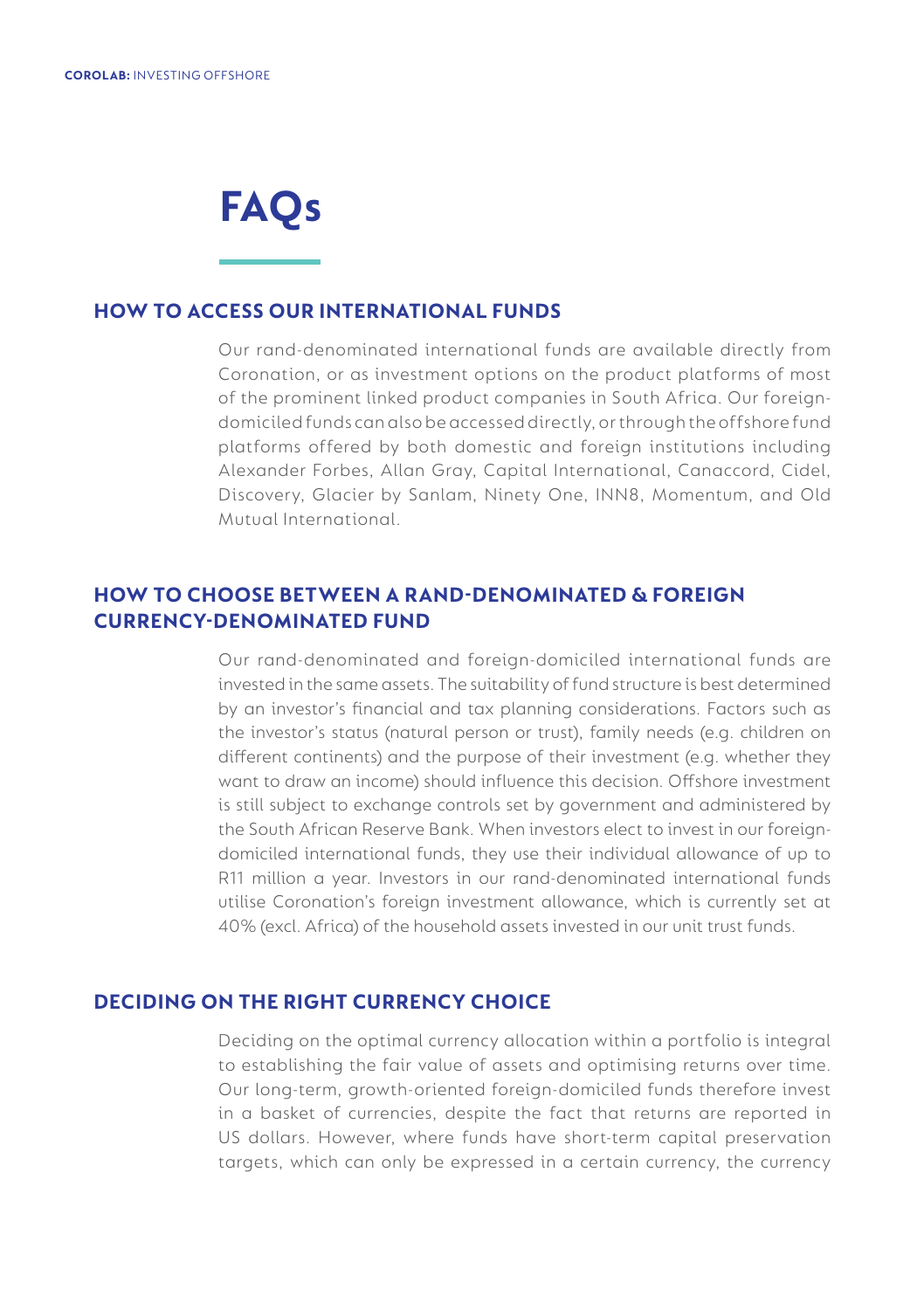decision is often more appropriately made by the client. For this reason, we have introduced hedged currency classes for the Coronation Global Capital Plus Fund. This enables investors to choose the reference currency that we will use in managing the risk of short-term capital loss. (**See table on page 15 for details**.)

#### Disclaimer:

All information and opinions provided are of a general nature and are not intended to address the circumstances of any particular individual or entity. As a result thereof, there may be limitations as to the appropriateness of any information given. It is therefore recommended that the reader first obtain the appropriate legal, tax, investment or other professional advice and formulate an appropriate investment strategy that would suit the risk profile of the reader prior to acting upon information. Neither Coronation Fund Managers Limited, Coronation Management Company (RF) (Pty) Ltd nor any other subsidiary of Coronation Fund Managers Limited (collectively "Coronation") is acting, purporting to act and nor is it authorised to act in any way as an adviser. Coronation deavours to provide accurate and timely information but we make no representation or warranty, express or implied, with respect to the correctness, accuracy or completeness of the information and opinions. Coronation does not undertake to update, modify or amend the information on a frequent basis or to advise any person if such information subsequently becomes inaccurate. Any representation or opinion is provided for information purposes only. Unit trusts should be considered a medium- to long-term investment. The value of units may go down as well as up, and is therefore not guaranteed. Past performance is not necessarily an indication of future performance. Unit trusts are allowed to engage in scrip lending and borrowing. Performance is calculated by Coronation for a lump sum investment with income distributions reinvested. All underlying price and distribution data is sourced from Morningstar. Performance figures are quoted after the deduction of all costs (including manager fees and trading costs) incurred within the fund. Note that individual investor performance may differ as a result of the actual investment date, the date of reinvestment of distributions and dividend withholding tax, where applicable.Annualised performance figures represent the geometric average return earned by the fund over the given time period. Where foreign securities are included in a fund it may be exposed to macroeconomic, settlement, political, tax, reporting or illiquidity risk factors that may be different to similar investments in the South African markets. Fluctuations or movements in exchange rates may cause the value of underlying investments to go up or down. The Coronation Money Market Fund is not a bank deposit account. The fund has a constant price, and the total return is made up of interest received and any gain or loss made on any particular instrument, in most cases the return will merely have the effect of increasing or decreasing the daily yield, but in the case of abnormal losses it can have the effect of reducing the capital value of the portfolio. Excessive withdrawals could place the fund under liquidity pressures, in such circumstances a process of ring-fencing of redemption instructions and managed pay-outs over time may be followed. A fund of funds invests in collective investment schemes that levy their own fees and charges, which could result in a higher fee structure for this fund. A feeder fund invests in a single fund of a collective investment scheme, which levies its own charges and could result in a higher fee structure for the feeder fund. Coronation Management Company (RF) (Pty) Ltd is a Collective Investment Schemes Manager approved by the Financial Sector Conduct Authority in terms of the Collective Investment Schemes Control Act. Unit trusts are traded at ruling prices set on every day trading. Forward pricing is used. For Domestic Unit Trust Funds and Tax Free Investments, including rand-denominated Offshore Unit Trust Funds, fund valuations take place at approximately 15h00 each business day, except at month end when the valuation is performed at approximately 17h00 (JSE market close). For these Funds, instructions must reach the Management Company before 14h00 (12h00 for the Money Market Fund) to ensure same day value. For Offshore Unit Trust Funds that are denominated in a foreign currency, fund valuations take place at approximately 17h00 each business day (Irish time) and instructions must reach the Management Company before 12h00 (SA time) to ensure the value of the next business day. For Retirement Products, fund valuations take place at approximately 15h00 each business day, except at month end when valuation is performed at approximately 17h00 (JSE market close). For these Products, instructions must reach the Management Company before 14h00 to ensure the value of the next business day. Additional information such as fund prices, brochures, application forms and a schedule of fund fees and charges is available on our website, www.coronation.com. Coronation Fund Managers Limited is a full member of the Association for Savings & Investment SA (ASISA). Coronation Asset Management (Pty) Ltd (FSP 548), Coronation Investment Management International (Pty) Ltd (FSP 45646) and Coronation Alternative Investment Managers (Pty) Ltd (FSP 49893) are authorised financial services providers. Coronation Life Assurance Company Limited is a licenced insurer under the Insurance Act, No.18 of 2017.